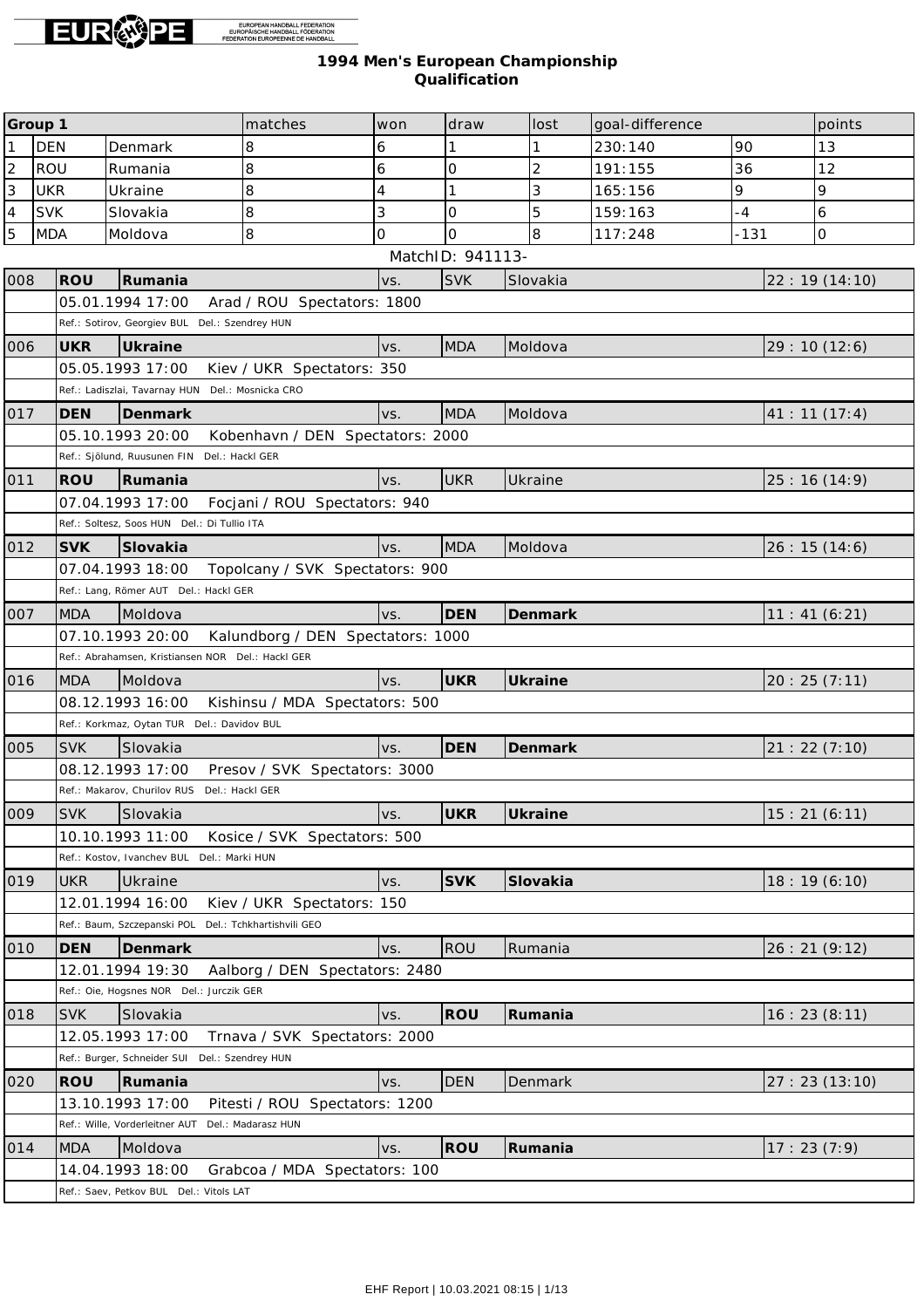

| 003 | <b>DEN</b>                   | Denmark                                              | VS. | <b>UKR</b> | lUkraine        | 30: 14 (14: 7) |  |  |
|-----|------------------------------|------------------------------------------------------|-----|------------|-----------------|----------------|--|--|
|     |                              | 18.11.1993 19:30<br>Odense / DEN Spectators: 1850    |     |            |                 |                |  |  |
|     |                              | Ref.: Kjartansson, Haraldsson ISL Del.: Elovsson SWE |     |            |                 |                |  |  |
| 001 | <b>UKR</b>                   | Ukraine                                              | VS. | ROU        | Rumania         | 21: 16(10:9)   |  |  |
|     |                              | 20.10.1993 18:00<br>Kiev / UKR Spectators: 1000      |     |            |                 |                |  |  |
|     |                              | Ref.: Szajna, Wroblewski POL Del.: Grinbergas LTU    |     |            |                 |                |  |  |
| 002 | MDA                          | <b>IMoldova</b>                                      | VS. | <b>SVK</b> | Slovakia        | 16: 29(5:14)   |  |  |
|     |                              | 20.10.1993 18:30<br>Kishinsu / MDA Spectators: 200   |     |            |                 |                |  |  |
|     | Ref.: Gedvilas, Zvironas LTU |                                                      |     |            |                 |                |  |  |
| 004 | <b>ROU</b>                   | Rumania                                              | VS. | <b>MDA</b> | <b>IMoldova</b> | 34:17(18:7)    |  |  |
|     |                              | 22.12.1993 17:00<br>Braila / ROU Spectators: 470     |     |            |                 |                |  |  |
|     |                              | Ref.: Singer, Boker ISR Del.: Marki HUN              |     |            |                 |                |  |  |
| 013 | <b>UKR</b>                   | Ukraine                                              | VS. | <b>DEN</b> | Denmark         | 21: 21 (13:13) |  |  |
|     |                              | 26.05.1993 17:00<br>Kiev / UKR Spectators: 350       |     |            |                 |                |  |  |
|     |                              | Ref.: Kostov, Ivanchev BUL Del.: Tchkhartishvili GEO |     |            |                 |                |  |  |
| 015 | <b>DEN</b>                   | Denmark                                              | VS. | <b>SVK</b> | <b>Slovakia</b> | 26:14(13:6)    |  |  |
|     |                              | Nyköbing / DEN Spectators: 1100<br>29.09.1993 19:00  |     |            |                 |                |  |  |
|     |                              | Ref.: Guterman, Malasinskas LTU Del.: Kielhorn NED   |     |            |                 |                |  |  |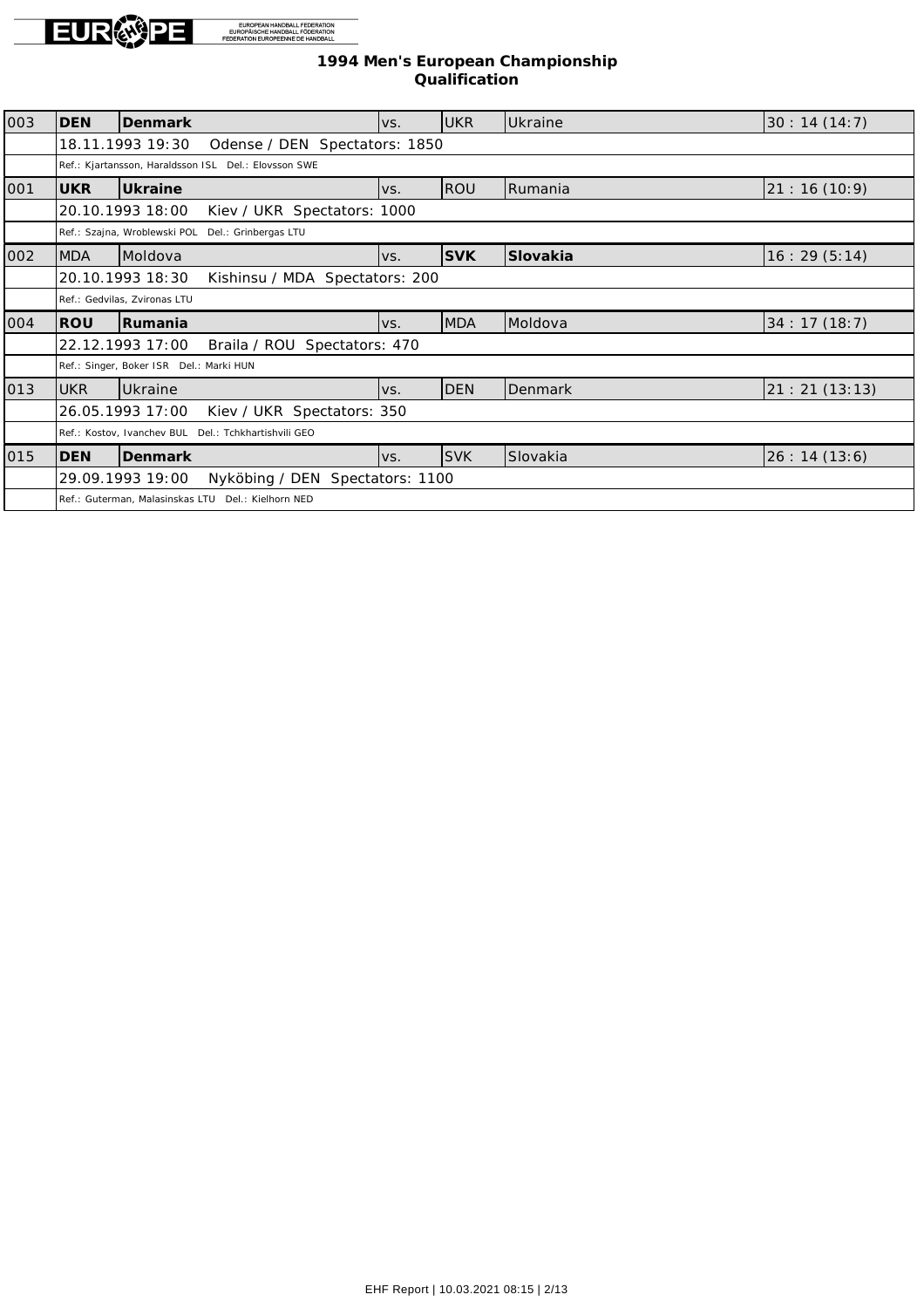

|                | Group 2    |                                                        | matches                            | won                   | draw             | lost           | goal-difference |            | points         |
|----------------|------------|--------------------------------------------------------|------------------------------------|-----------------------|------------------|----------------|-----------------|------------|----------------|
| $\mathbf{1}$   | <b>HUN</b> | Hungary                                                | 8                                  | 6                     | 0                | 2              | 182:142         | 40         | 12             |
| $\overline{c}$ | <b>SLO</b> | Slovenia                                               | 8                                  | 5                     | 0                | 3              | 189:149         | 40         | 10             |
| $\overline{3}$ | <b>NOR</b> | Norway                                                 | 8                                  | 5                     | 0                | 3              | 183:164         | 19         | 10             |
| $\overline{4}$ | LTU        | Lithuania                                              | 8                                  | 4                     | 0                | $\overline{4}$ | 179:179         | $\Omega$   | 8              |
| $\overline{5}$ | GEO        | Georgia                                                | 8                                  | 0                     | $\Omega$         | 8              | 126:225         | -99        | lo.            |
|                |            |                                                        |                                    |                       | MatchID: 941113- |                |                 |            |                |
| 028            | HUN        | Hungary                                                |                                    | VS.                   | <b>SLO</b>       | Slovenia       |                 | 18:15(9:5) |                |
|                |            | 05.01.1994 17:00                                       | Komlo / HUN Spectators: 1200       |                       |                  |                |                 |            |                |
|                |            | Ref.: Østerballe, Pedersen DEN Del.: Königstorfer AUT  |                                    |                       |                  |                |                 |            |                |
| 023            | <b>NOR</b> | Norway                                                 |                                    | VS.                   | LTU              | Lithuania      |                 |            | 32:17(17:10)   |
|                |            | 06.01.1994 18:30                                       | Krageroe / NOR Spectators: 650     |                       |                  |                |                 |            |                |
|                |            | Ref.: Broman, Blademo SWE Del.: Jensen DEN             |                                    |                       |                  |                |                 |            |                |
| 029            | <b>SLO</b> | Slovenia                                               |                                    | VS.                   | LTU              | Lithuania      |                 |            | 22: 20(11:11)  |
|                |            | 07.03.1993 18:00 Hrpelje / SLO Spectators: 1000        |                                    |                       |                  |                |                 |            |                |
|                |            | Ref.: Mayer, Venier AUT Del.: Ambrus SVK               |                                    |                       |                  |                |                 |            |                |
| 031            | <b>HUN</b> | Hungary                                                |                                    | VS.                   | LTU              | Lithuania      |                 |            | 28:17(12:8)    |
|                |            | 07.04.1993 17:00                                       | Kalocsa / HUN Spectators: 500      |                       |                  |                |                 |            |                |
|                |            | Ref.: Raikov, Stojkov BUL Del.: Burziwal AUT           |                                    |                       |                  |                |                 |            |                |
| 022            | <b>GEO</b> | Georgia                                                |                                    | VS.                   | <b>SLO</b>       | Slovenia       |                 |            | 14:34(8:16)    |
|                |            | 09.01.1994 17:00                                       | Velenje / SLO Spectators: 1200     |                       |                  |                |                 |            |                |
|                |            | Ref.: Molnar, Klar SVK Del.: Mancini ITA               |                                    |                       |                  |                |                 |            |                |
| 032            | <b>SLO</b> | Slovenia                                               |                                    | VS.                   | <b>GEO</b>       | Georgia        |                 |            | 29:12 (13:7)   |
|                |            | 12.01.1994 20:30 Slovenj Gradec / SLO Spectators: 1000 |                                    |                       |                  |                |                 |            |                |
|                |            | Ref.: Molnar, Klar SVK Del.: Mancini ITA               |                                    |                       |                  |                |                 |            |                |
| 040            | <b>HUN</b> | Hungary                                                |                                    | VS.                   | <b>NOR</b>       | Norway         |                 | 24:15(9:7) |                |
|                |            | 12.10.1993 17:00                                       | Debrecen / HUN Spectators: 1500    |                       |                  |                |                 |            |                |
|                |            | Ref.: Szajna, Wroblewski POL Del.: Jurczik GER         |                                    |                       |                  |                |                 |            |                |
| 034            | <b>GEO</b> | Georgia                                                |                                    | VS.                   | <b>HUN</b>       | Hungary        |                 |            | 15:22(7:11)    |
|                |            | 13.04.1993 17:00                                       | Budapest / HUN Spectators: 250     |                       |                  |                |                 |            |                |
|                |            | Ref.: Korec, Molnar SVK Del.: Koca AUT                 |                                    |                       |                  |                |                 |            |                |
| 036            | GEO        | Georgia                                                |                                    | $\sqrt{\mathsf{vs.}}$ | LTU              | Lithuania      |                 |            | 18:30(8:18)    |
|                |            | 13.06.1993 14:00                                       | Moscow / RUS Spectators: 100       |                       |                  |                |                 |            |                |
|                |            | Ref.: Fegir, Stegura UKR Del.: Kozhukhov RUS           |                                    |                       |                  |                |                 |            |                |
| 038            | <b>SLO</b> | Slovenia                                               |                                    | VS.                   | <b>HUN</b>       | Hungary        |                 |            | 24:19(15:10)   |
|                |            | 13.06.1993 15:55                                       | Celje / SLO Spectators: 1500       |                       |                  |                |                 |            |                |
|                |            | Ref.: Sandor, Iamandi ROU Del.: Burziwal AUT           |                                    |                       |                  |                |                 |            |                |
| 027            | <b>GEO</b> | Georgia                                                |                                    | VS.                   | <b>NOR</b>       | Norway         |                 |            | 18:30(12:15)   |
|                |            | 13.08.1993 20:00                                       | Toten / NOR Spectators: 1200       |                       |                  |                |                 |            |                |
|                |            | Ref.: Sigurjonsson, Sigurdsson ISL Del.: Nilsson SWE   |                                    |                       |                  |                |                 |            |                |
| 026            | LTU        | Lithuania                                              |                                    | VS.                   | <b>GEO</b>       | Georgia        |                 |            | 27:15(11:5)    |
|                |            | 14.06.1993 14:00                                       | Moscow / RUS Spectators: 100       |                       |                  |                |                 |            |                |
|                |            | Ref.: Berndtsson, Hansson SWE Del.: Kozhukhov RUS      |                                    |                       |                  |                |                 |            |                |
| 024            | <b>HUN</b> | Hungary                                                |                                    | VS.                   | <b>GEO</b>       | Georgia        |                 |            | 27: 17 (12:10) |
|                |            | 15.04.1993 17:30                                       | Szaszbattya / HUN Spectators: 800  |                       |                  |                |                 |            |                |
|                |            | Ref.: Korec, Molnar SVK Del.: Koca AUT                 |                                    |                       |                  |                |                 |            |                |
| 037            | <b>NOR</b> | Norway                                                 |                                    | VS.                   | GEO              | Georgia        |                 |            | 26:17(9:12)    |
|                |            | 15.08.1993 18:00                                       | Lillehammer / NOR Spectators: 1100 |                       |                  |                |                 |            |                |
|                |            | Ref.: Sigurjonsson, Sigurdsson ISL Del.: Nilsson SWE   |                                    |                       |                  |                |                 |            |                |
| 030            | <b>NOR</b> | Norway                                                 |                                    | VS.                   | <b>HUN</b>       | Hungary        |                 |            | 16:24(9:11)    |
|                |            | 15.12.1993 18:00                                       | Oslo / NOR Spectators: 1500        |                       |                  |                |                 |            |                |
|                |            | Ref.: Kiachko, Kiselev RUS Del.: Christensen DEN       |                                    |                       |                  |                |                 |            |                |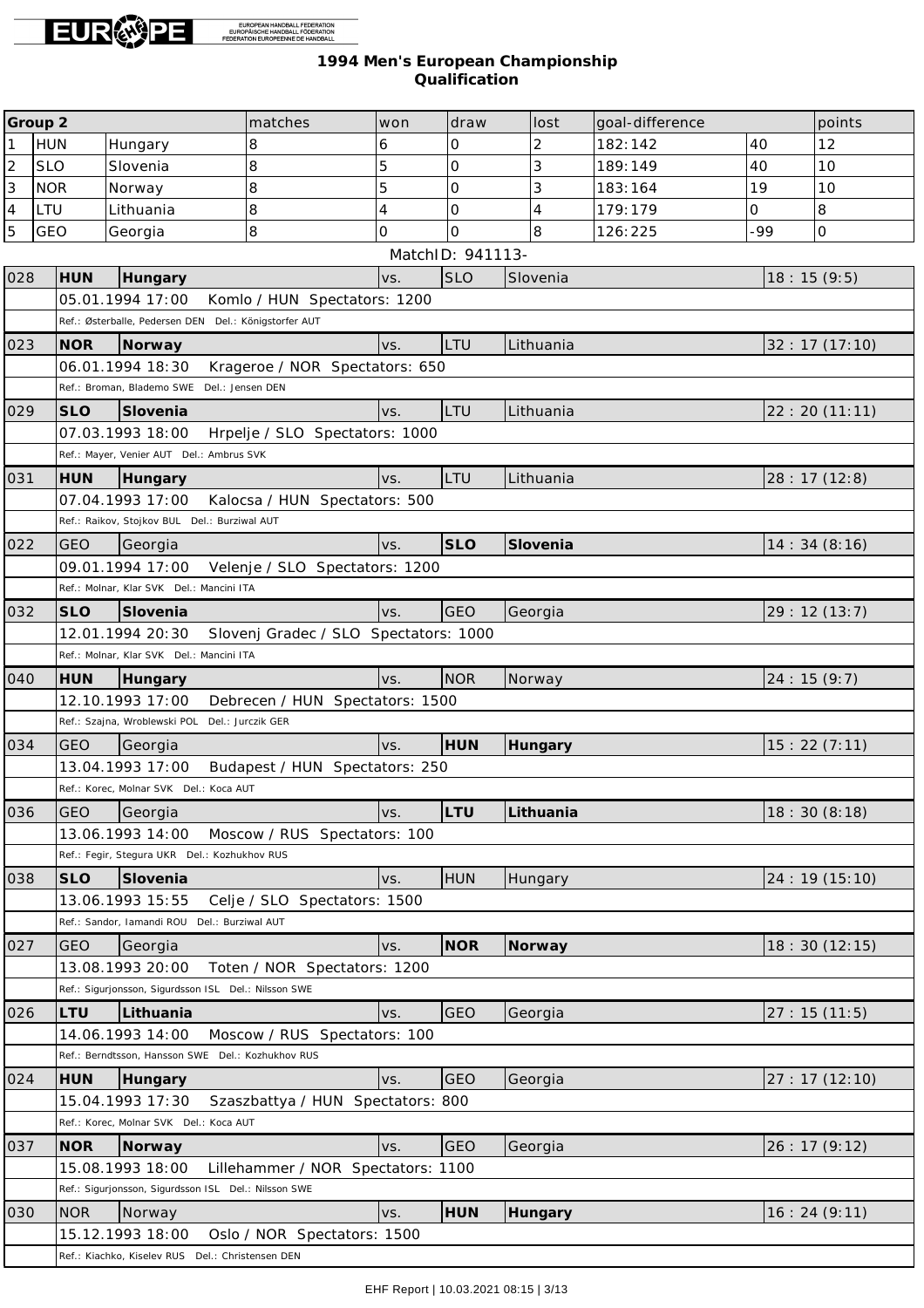

| 035 | INOR        | Norway                                             | VS.  | <b>SLO</b> | Slovenia | 23:19(12:10) |
|-----|-------------|----------------------------------------------------|------|------------|----------|--------------|
|     |             | 19.12.1993 18:00<br>Oslo / NOR Spectators: 700     |      |            |          |              |
|     |             | Ref.: Kiachko, Kiselev RUS Del.: Nilsson SWE       |      |            |          |              |
| 021 | ILTU        | Lithuania                                          | IVS. | <b>HUN</b> | Hungary  | 23:20(8:14)  |
|     |             | 20.10.1993 18:30<br>Kaunas / LTU Spectators: 900   |      |            |          |              |
|     |             | Ref.: Rein, Czarnecki FIN Del.: Nilsson SWE        |      |            |          |              |
| 025 | <b>ISLO</b> | Slovenia                                           | VS.  | <b>NOR</b> | Norway   | 24:19(10:8)  |
|     |             | 24.10.1993 17:55<br>Velenje / SLO Spectators: 2000 |      |            |          |              |
|     |             | Ref.: Dancescu, Mateescu ROU Del.: Koca AUT        |      |            |          |              |
| 039 | ILTU        | Lithuania                                          | lvs. | <b>SLO</b> | Slovenia | 24:22(14:9)  |
|     |             | 26.12.1993 16:00<br>Kaunas / LTU Spectators: 200   |      |            |          |              |
|     |             | Ref.: Baum, Szczepanski POL Del.: Vitols LAT       |      |            |          |              |
| 033 | <b>LTU</b>  | Lithuania                                          | IVS. | <b>NOR</b> | Norway   | 21:22(10:8)  |
|     |             | 27.11.1993 18:00<br>Kaunas / LTU Spectators: 350   |      |            |          |              |
|     |             | Ref.: Bubenicek, Brabec CZE Del.: Ericsson SWE     |      |            |          |              |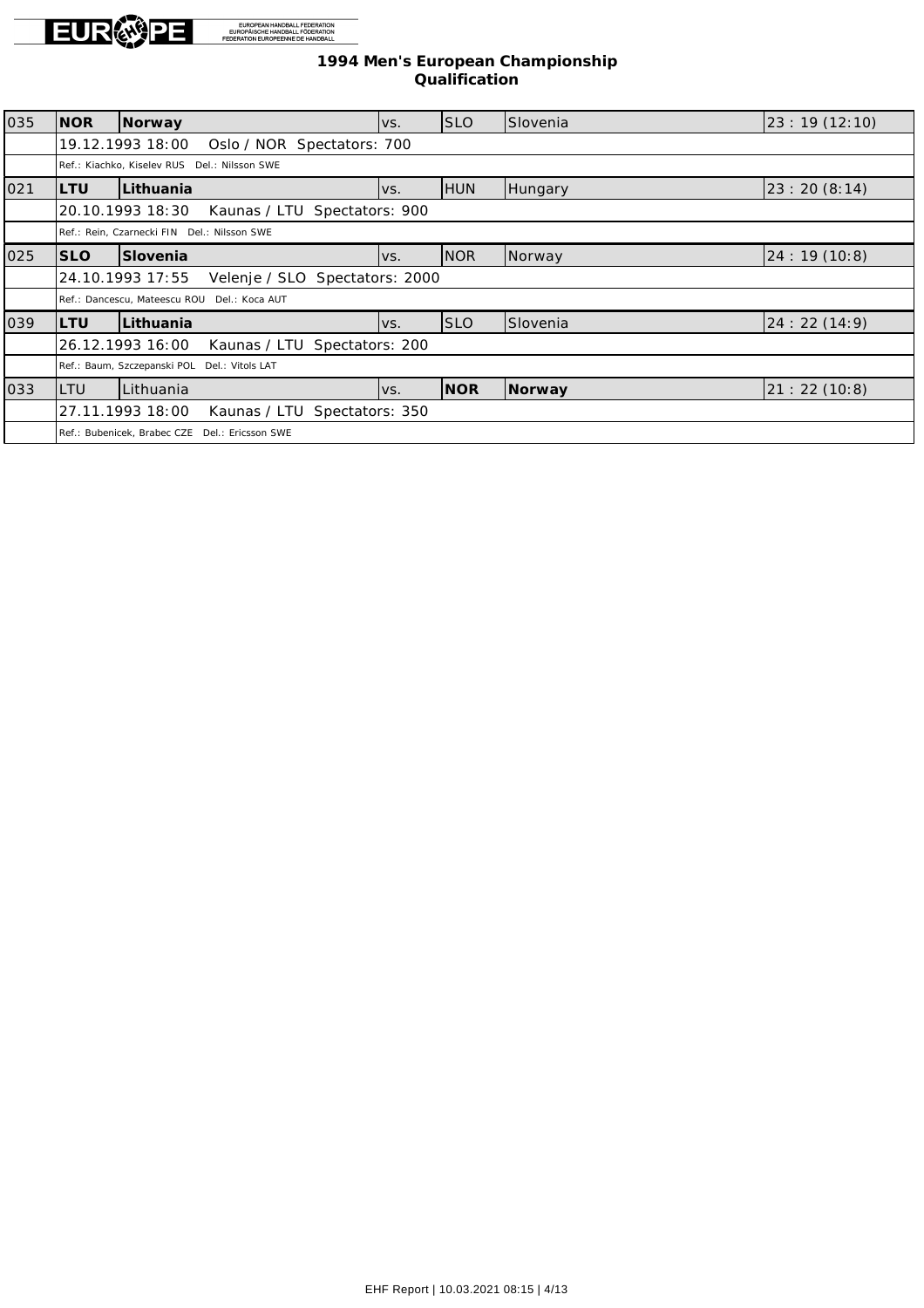

| Group <sub>3</sub><br>matches<br>draw<br>lost<br>goal-difference<br>won |            | points                                              |                                   |                |                  |                     |         |       |               |
|-------------------------------------------------------------------------|------------|-----------------------------------------------------|-----------------------------------|----------------|------------------|---------------------|---------|-------|---------------|
| $\mathbf{1}$                                                            | <b>SWE</b> | Sweden                                              | 8                                 | 8              | 0                | $\mathsf{O}\xspace$ | 204:147 | 57    | 16            |
| $\overline{c}$                                                          | <b>AUT</b> | Austria                                             | 8                                 | $\overline{4}$ |                  | 3                   | 164:157 | 7     | 9             |
| $\overline{3}$                                                          | <b>TUR</b> | Turkey                                              | 8                                 | 3              | $\overline{c}$   | 3                   | 176:159 | 17    | 8             |
| $\overline{4}$                                                          | <b>EST</b> | Estonia                                             | 8                                 | 3              | $\Omega$         | 5                   | 158:196 | $-38$ | 6             |
| $\overline{5}$                                                          | <b>BEL</b> | Belgium                                             | 8                                 | 0              |                  |                     | 137:180 | $-43$ | $\mathbf{1}$  |
|                                                                         |            |                                                     |                                   |                | MatchID: 941113- |                     |         |       |               |
| 054                                                                     | BEL        | <b>Belgium</b>                                      |                                   | VS.            | <b>SWE</b>       | Sweden              |         |       | 15:25(8:12)   |
|                                                                         |            | 02.06.1993 20:00                                    | Antwerp / BEL Spectators: 200     |                |                  |                     |         |       |               |
|                                                                         |            | Ref.: Brussel, Van Dongen NED Del.: Patrzynski FRA  |                                   |                |                  |                     |         |       |               |
| 050                                                                     | <b>AUT</b> | Austria                                             |                                   | VS.            | <b>SWE</b>       | Sweden              |         |       | 17:19(9:11)   |
|                                                                         |            | 05.06.1993 17:00                                    | Linz / AUT Spectators: 1500       |                |                  |                     |         |       |               |
|                                                                         |            | Ref.: Nigra, Spartz LUX Del.: Ischer SUI            |                                   |                |                  |                     |         |       |               |
| 042                                                                     | <b>BEL</b> | Belgium                                             |                                   | VS.            | <b>TUR</b>       | Turkey              |         |       | 18:18(10:7)   |
|                                                                         |            | 05.06.1993 20:00                                    | Overpelt / BEL Spectators: 300    |                |                  |                     |         |       |               |
|                                                                         |            | Ref.: Hartmann, Waldburger SUI Del.: Dockwiller FRA |                                   |                |                  |                     |         |       |               |
| 055                                                                     | <b>AUT</b> | Austria                                             |                                   | VS.            | <b>TUR</b>       | Turkey              |         |       | 24:22(12:12)  |
|                                                                         |            | 06.01.1994 10:30                                    | Bruck / AUT Spectators: 1000      |                |                  |                     |         |       |               |
|                                                                         |            | Ref.: Vujnovic, Mladinic CRO Del.: Ambrus SVK       |                                   |                |                  |                     |         |       |               |
| 044                                                                     | <b>SWE</b> | Sweden                                              |                                   | VS.            | <b>BEL</b>       | Belgium             |         |       | 32:21(16:7)   |
|                                                                         |            | 06.01.1994 16:30                                    | Stockholm / SWE Spectators: 1900  |                |                  |                     |         |       |               |
|                                                                         |            | Ref.: Bussjäger, Hauck GER Del.: Bakker NED         |                                   |                |                  |                     |         |       |               |
| 051                                                                     | <b>SWE</b> | Sweden                                              |                                   | VS.            | <b>EST</b>       | Estonia             |         |       | 32:19(15:6)   |
|                                                                         |            | 07.10.1993 19:00                                    | Malmberget / SWE Spectators: 1100 |                |                  |                     |         |       |               |
|                                                                         |            | Ref.: Antonsen, Walstad NOR Del.: Vaenerberg FIN    |                                   |                |                  |                     |         |       |               |
| 048                                                                     | <b>SWE</b> | Sweden                                              |                                   | VS.            | <b>TUR</b>       | Turkey              |         |       | 28:19 (12:9)  |
|                                                                         |            | 09.11.1993 19:30                                    | Västeras / SWE Spectators: 2075   |                |                  |                     |         |       |               |
|                                                                         |            | Ref.: Borresen, Strand NOR Del.: Svensson DEN       |                                   |                |                  |                     |         |       |               |
| 046                                                                     | <b>EST</b> | Estonia                                             |                                   | VS.            | <b>BEL</b>       | Belgium             |         |       | 21:20(12:9)   |
|                                                                         |            | 10.04.1993 16:30                                    | Tallinn / EST Spectators: 370     |                |                  |                     |         |       |               |
|                                                                         |            | Ref.: Uszynski, Dutka POL Del.: Tuominen FIN        |                                   |                |                  |                     |         |       |               |
| 059                                                                     | <b>EST</b> | Estonia                                             |                                   | VS.            | <b>TUR</b>       | Turkey              |         |       | 19:26 (9:12)  |
|                                                                         |            | 10.10.1993 13:00                                    | Tallinn / EST Spectators: 200     |                |                  |                     |         |       |               |
|                                                                         |            | Ref.: Clapinski, Manys POL Del.: Vitols LAT         |                                   |                |                  |                     |         |       |               |
| 053                                                                     | <b>EST</b> | Estonia                                             |                                   | VS.            | <b>AUT</b>       | Austria             |         |       | 21:25(10:11)  |
|                                                                         |            | 10.12.1993 18:30                                    | Bad Vöslau / AUT Spectators: 800  |                |                  |                     |         |       |               |
|                                                                         |            | Ref.: Albarella, Prastaro ITA Del.: Ambrus SVK      |                                   |                |                  |                     |         |       |               |
| 056                                                                     | <b>BEL</b> | Belgium                                             |                                   | VS.            | <b>EST</b>       | Estonia             |         |       | 19:20 (10:11) |
|                                                                         |            | 12.01.1994 20:00                                    | Brussel / BEL Spectators: 160     |                |                  |                     |         |       |               |
|                                                                         |            | Ref.: Bubenicek, Brabec CZE Del.: Dockwiller FRA    |                                   |                |                  |                     |         |       |               |
| 043                                                                     | <b>AUT</b> | Austria                                             |                                   | VS.            | <b>EST</b>       | Estonia             |         |       | 22: 24(8:14)  |
|                                                                         |            | 12.12.1993 11:00                                    | Vienna / AUT Spectators: 700      |                |                  |                     |         |       |               |
|                                                                         |            | Ref.: Albarella, Prastaro ITA Del.: Ambrus SVK      |                                   |                |                  |                     |         |       |               |
| 058                                                                     | <b>TUR</b> | Turkey                                              |                                   | VS.            | <b>SWE</b>       | Sweden              |         |       | 21:22(10:9)   |
|                                                                         |            | 12.12.1993 11:00                                    | Trabzion / TUR Spectators: 600    |                |                  |                     |         |       |               |
|                                                                         |            | Ref.: Sousa, Aires POR Del.: Zavatzki ISR           |                                   |                |                  |                     |         |       |               |
| 047                                                                     | <b>BEL</b> | Belgium                                             |                                   | VS.            | <b>AUT</b>       | Austria             |         |       | 17:21(7:11)   |
|                                                                         |            | 16.12.1993 20:30                                    | Eupen / BEL Spectators: 250       |                |                  |                     |         |       |               |
|                                                                         |            | Ref.: Bussjäger, Hauck GER Del.: Simon LUX          |                                   |                |                  |                     |         |       |               |
| 045                                                                     | <b>TUR</b> | Turkey                                              |                                   | VS.            | <b>AUT</b>       | Austria             |         |       | 18:18(7:9)    |
|                                                                         |            | 17.10.1993 18:00                                    | Ankara / TUR Spectators: 100      |                |                  |                     |         |       |               |
|                                                                         |            | Ref.: Kiachko, Kiselev RUS Del.: Di Tullio ITA      |                                   |                |                  |                     |         |       |               |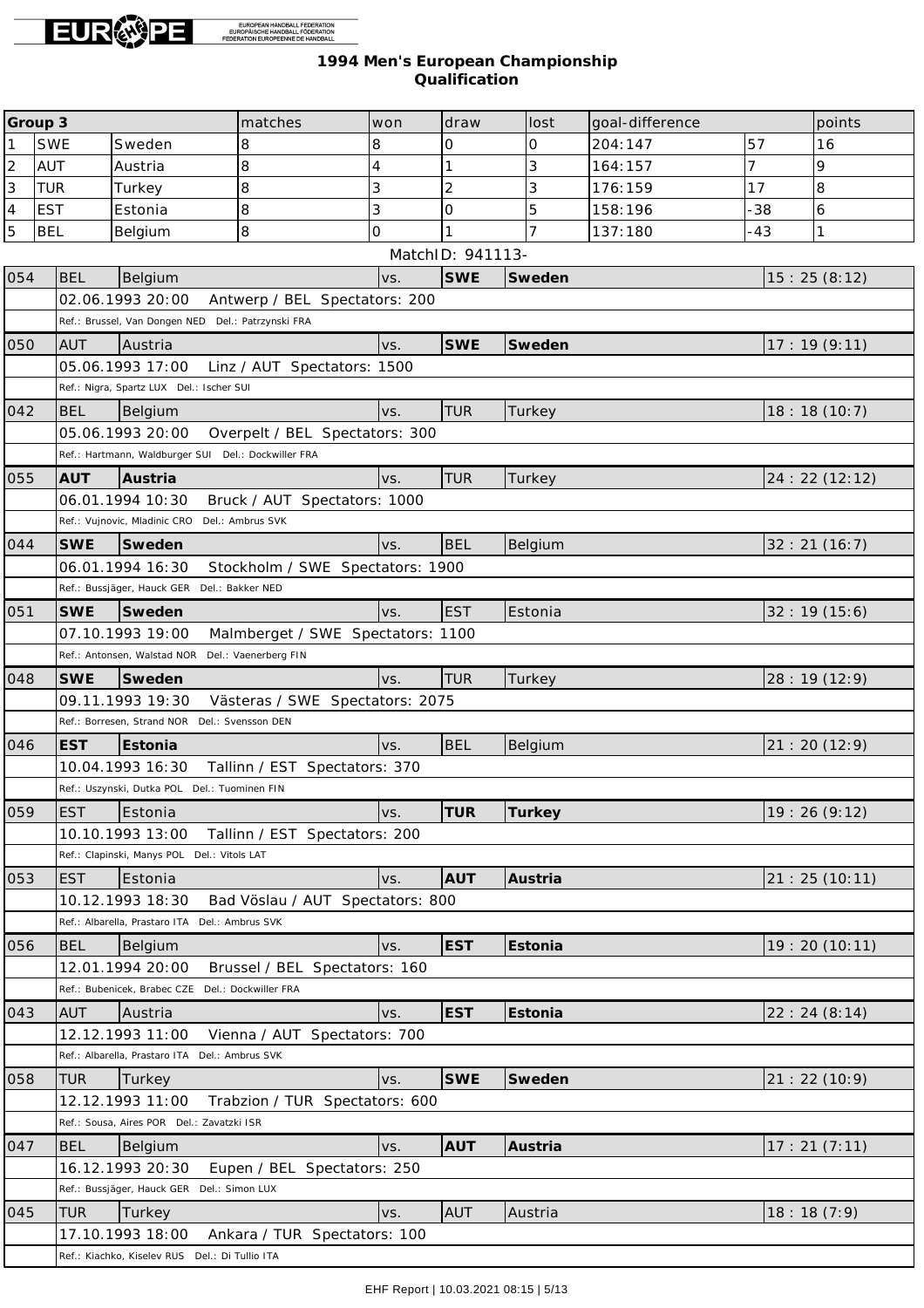

| 060 | <b>SWE</b> | Sweden                                               | VS.  | <b>AUT</b> | Austria        | 21: 19(12:7) |
|-----|------------|------------------------------------------------------|------|------------|----------------|--------------|
|     |            | Uddevalla / SWE Spectators: 2160<br>20.11.1993 13:30 |      |            |                |              |
|     |            | Ref.: Carle, Lelarge FRA Del.: Ambrus SVK            |      |            |                |              |
| 057 | <b>AUT</b> | Austria                                              | VS.  | <b>BEL</b> | Belgium        | 18:15(8:5)   |
|     |            | 22.10.1993 19:00<br>St. Veit / AUT Spectators: 500   |      |            |                |              |
|     |            | Ref.: Moza, Korec SVK Del.: Mosnicka CRO             |      |            |                |              |
| 049 | <b>TUR</b> | Turkey                                               | IVS. | <b>EST</b> | Estonia        | 27:18(15:9)  |
|     |            | 23.05.1993 13:30<br>Ankara / TUR Spectators: 100     |      |            |                |              |
|     |            | Ref.: Gulas, Valenta CZE Del.: Cirligeanu ROU        |      |            |                |              |
| 041 | lEST       | Estonia                                              | IVS. | <b>SWE</b> | Sweden         | 16:25(9:8)   |
|     |            | Spectators: 500<br>23.10.1993 18:00<br>Tallinn / EST |      |            |                |              |
|     |            | Ref.: Baum, Szczepanski POL Del.: Kuzulis LAT        |      |            |                |              |
| 052 | <b>TUR</b> | Turkey                                               | IVS. | <b>BEL</b> | <b>Belgium</b> | 25:12(13:7)  |
|     |            | 24.10.1993 13:00<br>Ankara / TUR Spectators: 200     |      |            |                |              |
|     |            | Ref.: Singer, Boker ISR Del.: Mosnicka CRO           |      |            |                |              |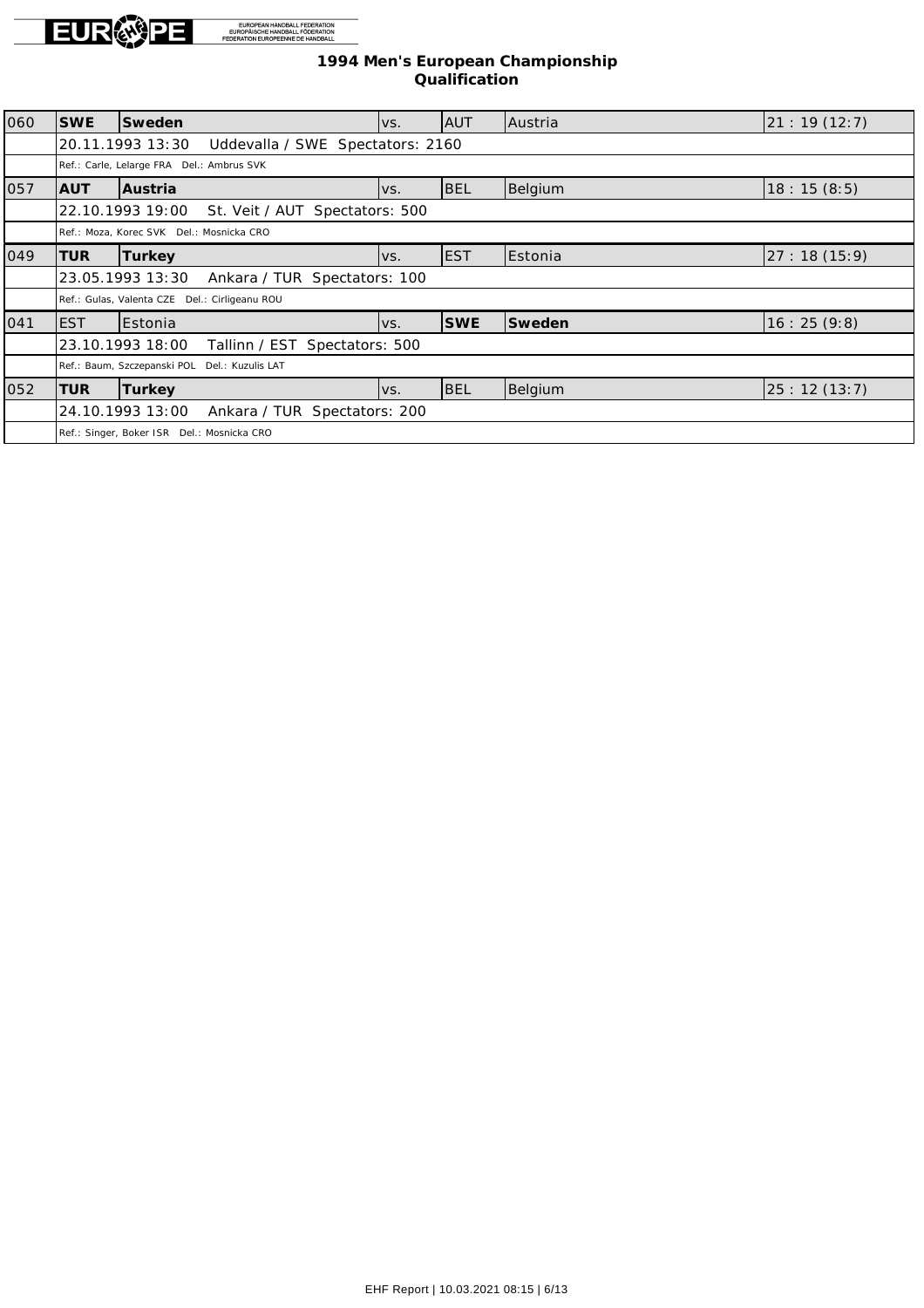

| Group 4        |            |                                                      | matches                            | won            | draw             | lost            | goal-difference |        | points       |
|----------------|------------|------------------------------------------------------|------------------------------------|----------------|------------------|-----------------|-----------------|--------|--------------|
| $\mathbf{1}$   | CRO        | Croatia                                              | 8                                  | 6              |                  |                 | 214:166         | 48     | 13           |
| $\overline{c}$ | <b>BLR</b> | <b>Belarus</b>                                       | 8                                  | 5              | 1                | $\overline{2}$  | 234:186         | 48     | 11           |
| $\overline{3}$ | <b>ISL</b> | Iceland                                              | 8                                  | 5              | 1                | $\overline{2}$  | 200:173         | 27     | 11           |
| $\overline{4}$ | <b>FIN</b> | Finland                                              | 8                                  | $\overline{2}$ | 1                | 5               | 193:208         | $-15$  | 5            |
| $\overline{5}$ | <b>BUL</b> | Bulgaria                                             | 8                                  | $\overline{O}$ | O                | 8               | 134:242         | $-108$ | 0            |
|                |            |                                                      |                                    |                | MatchID: 941113- |                 |                 |        |              |
| 061            | <b>CRO</b> | Croatia                                              |                                    | VS.            | <b>ISL</b>       | Iceland         |                 |        | 26:18(14:11) |
|                |            | 01.12.1993 20:00                                     | Zagreb / CRO Spectators: 4500      |                |                  |                 |                 |        |              |
|                |            | Ref.: Thomas, Thomas GER                             | Del.: Koca AUT                     |                |                  |                 |                 |        |              |
| 078            | <b>BLR</b> | Belarus                                              |                                    | VS.            | <b>ISL</b>       | Iceland         |                 |        | 29:26(14:12) |
|                |            | 07.01.1994 20:35                                     | Reykjavik / ISL Spectators: 2800   |                |                  |                 |                 |        |              |
|                |            | Ref.: Gremmel, Gremmel GER Del.: Jersmyr SWE         |                                    |                |                  |                 |                 |        |              |
| 068            | <b>ISL</b> | Iceland                                              |                                    | VS.            | <b>BLR</b>       | <b>Belarus</b>  |                 |        | 23:18(12:6)  |
|                |            | 09.01.1994 20:35                                     | Reykjavik / ISL Spectators: 1300   |                |                  |                 |                 |        |              |
|                |            | Ref.: Gremmel, Gremmel GER Del.: Jersmyr SWE         |                                    |                |                  |                 |                 |        |              |
| 070            | <b>FIN</b> | Finland                                              |                                    | VS.            | <b>ISL</b>       | Iceland         |                 |        | 23:23(12:13) |
|                |            | 10.10.1993 13:00                                     | Karjaa / FIN Spectators: 400       |                |                  |                 |                 |        |              |
|                |            | Ref.: Antonsen, Walstad NOR Del.: Wester SWE         |                                    |                |                  |                 |                 |        |              |
| 077            | <b>FIN</b> | Finland                                              |                                    | VS.            | <b>BUL</b>       | <b>Bulgaria</b> |                 |        | 28:16(14:7)  |
|                |            | 11.01.1994 18:00                                     | Lappeenranta / FIN Spectators: 220 |                |                  |                 |                 |        |              |
|                |            | Ref.: Lienhop, Meuler GER Del.: Kuzulis LAT          |                                    |                |                  |                 |                 |        |              |
| 066            | <b>CRO</b> | Croatia                                              |                                    | VS.            | <b>BUL</b>       | Bulgaria        |                 |        | 28:19 (10:9) |
|                |            | 11.06.1993 18:00                                     | Pula / CRO Spectators: 2200        |                |                  |                 |                 |        |              |
|                |            | Ref.: Klucso, Lekrinszki HUN Del.: Jeziorny POL      |                                    |                |                  |                 |                 |        |              |
| 074            | <b>BUL</b> | Bulgaria                                             |                                    | VS.            | <b>ISL</b>       | Iceland         |                 |        | 15:30(6:14)  |
|                |            | 11.11.1993 20:35                                     | Reykjavik / ISL Spectators: 300    |                |                  |                 |                 |        |              |
|                |            | Ref.: Brussel, Van Dongen NED Del.: Jensen DEN       |                                    |                |                  |                 |                 |        |              |
| 067            | <b>BUL</b> | Bulgaria                                             |                                    | VS.            | FIN              | Finland         |                 |        | 14:27(8:9)   |
|                |            | 12.01.1994 19:00                                     | Karjaa / FIN Spectators: 250       |                |                  |                 |                 |        |              |
|                |            | Ref.: Lienhop, Meuler GER Del.: Kuzulis LAT          |                                    |                |                  |                 |                 |        |              |
| 079            | CRO        | Croatia                                              |                                    | VS.            | <b>BLR</b>       | <b>Belarus</b>  |                 |        | 27:24(14:11) |
|                |            | 12.01.1994 19:00                                     | Zagreb / CRO Spectators: 10000     |                |                  |                 |                 |        |              |
|                |            | Ref.: Rudin, Schill SUI Del.: Hofmann GER            |                                    |                |                  |                 |                 |        |              |
| 063            | <b>FIN</b> | Finland                                              |                                    | VS.            | CRO              | Croatia         |                 |        | 26:31(15:14) |
|                |            | 12.04.1993 18:30                                     | Helsinki / FIN Spectators: 290     |                |                  |                 |                 |        |              |
|                |            | Ref.: Taranukhin, Danelia RUS Del.: Jersmyr SWE      |                                    |                |                  |                 |                 |        |              |
| 064            | <b>ISL</b> | Iceland                                              |                                    | VS.            | <b>BUL</b>       | <b>Bulgaria</b> |                 |        | 28:17(12:7)  |
|                |            | 12.11.1993 20:35                                     | Reykjavik / ISL Spectators: 350    |                |                  |                 |                 |        |              |
|                |            | Ref.: Brussel, Van Dongen NED Del.: Jensen DEN       |                                    |                |                  |                 |                 |        |              |
| 076            | <b>BUL</b> | Bulgaria                                             |                                    | VS.            | CRO              | Croatia         |                 |        | 17:27(6:17)  |
|                |            | 13.06.1993 18:00                                     | Labin / CRO Spectators: 2000       |                |                  |                 |                 |        |              |
|                |            | Ref.: Klucso, Lekrinszki HUN Del.: Jeziorny POL      |                                    |                |                  |                 |                 |        |              |
| 069            | <b>BLR</b> | Belarus                                              |                                    | VS.            | CRO              | Croatia         |                 |        | 23:23(11:14) |
|                |            | 13.10.1993 19:00                                     | Minsk / BLR Spectators: 1500       |                |                  |                 |                 |        |              |
|                |            | Ref.: Johansson, Kjellqvist SWE                      |                                    |                |                  |                 |                 |        |              |
| 072            | <b>BLR</b> | Belarus                                              |                                    | VS.            | <b>BUL</b>       | <b>Bulgaria</b> |                 |        | 43:14(18:8)  |
|                |            | 15.10.1993 18:30                                     | Minsk / BLR Spectators: 500        |                |                  |                 |                 |        |              |
|                |            | Ref.: Johansson, Kjellqvist SWE Del.: Czerwinski POL |                                    |                |                  |                 |                 |        |              |
| 080            | <b>ISL</b> | Iceland                                              |                                    | VS.            | <b>FIN</b>       | Finland         |                 |        | 28:23(15:13) |
|                |            | 16.01.1994 20:35                                     | Reykjavik / ISL Spectators: 1150   |                |                  |                 |                 |        |              |
|                |            | Ref.: Horst, Pedersen DEN Del.: Bolstad NOR          |                                    |                |                  |                 |                 |        |              |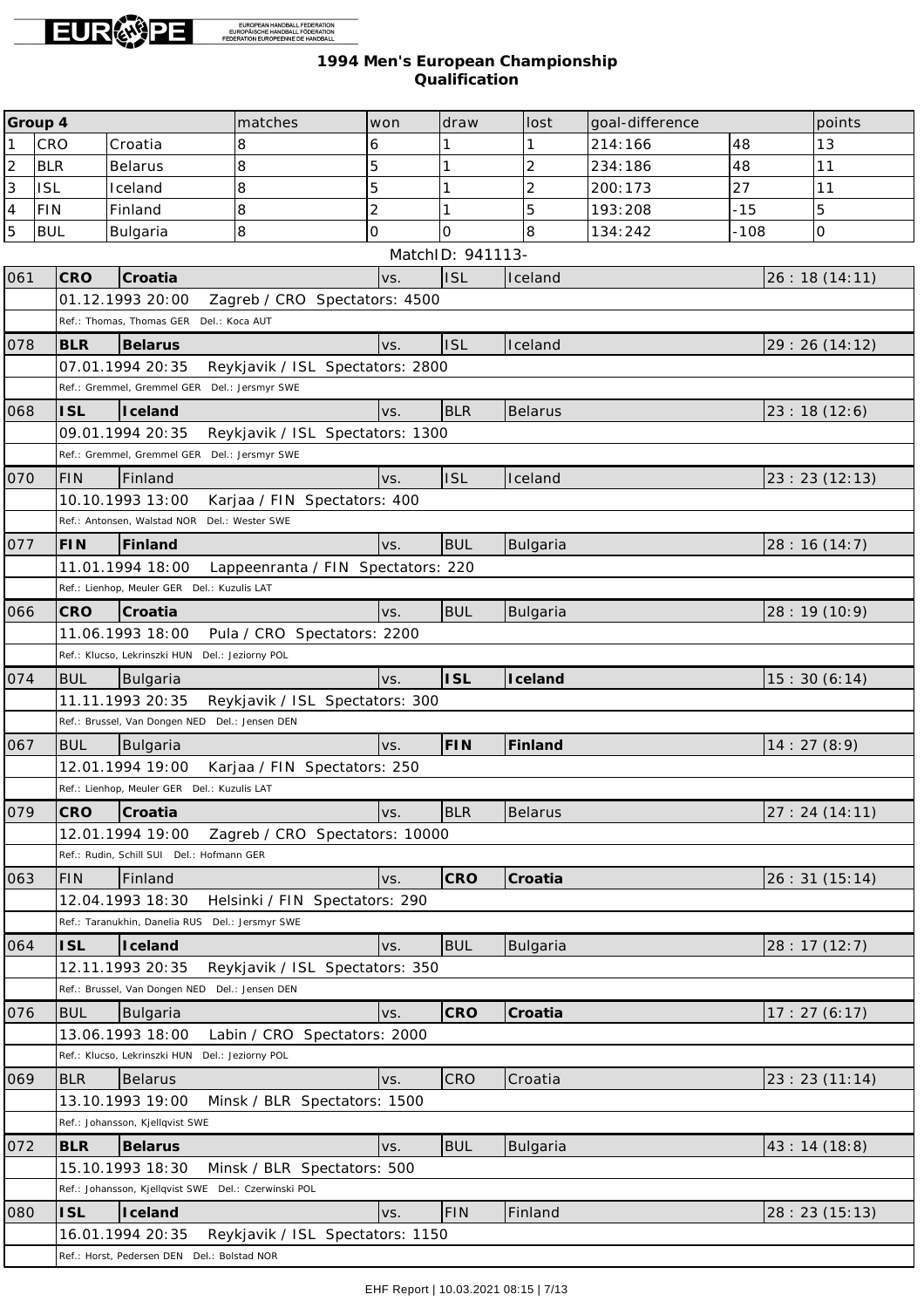

| 062 | Ibul                                               | Bulgaria                                                 | VS. | <b>BLR</b> | <b>Belarus</b> | 22:31(7:16)  |  |  |  |
|-----|----------------------------------------------------|----------------------------------------------------------|-----|------------|----------------|--------------|--|--|--|
|     |                                                    | 16.10.1993 16:00<br>Minsk / BLR Spectators: 300          |     |            |                |              |  |  |  |
|     |                                                    | Ref.: Moza, Rudinsky SVK Del.: Czerwinski POL            |     |            |                |              |  |  |  |
| 065 | IBLR                                               | Belarus                                                  | VS. | <b>FIN</b> | Finland        | 37:25(17:11) |  |  |  |
|     |                                                    | 18.10.1993 18:30<br>Minsk / BLR Spectators: 1000         |     |            |                |              |  |  |  |
|     |                                                    | Ref.: Moza, Rudinsky SVK Del.: Czerwinski POL            |     |            |                |              |  |  |  |
| 073 | <b>CRO</b>                                         | Croatia                                                  | VS. | <b>FIN</b> | <b>Finland</b> | 30:15(12:7)  |  |  |  |
|     | 19.12.1993 18:00<br>Zagreb / CRO Spectators: 4400  |                                                          |     |            |                |              |  |  |  |
|     |                                                    | Ref.: Ambrus, Hummel HUN Del.: Marin ROU                 |     |            |                |              |  |  |  |
| 071 | <b>ISL</b>                                         | <b>I</b> celand                                          | VS. | <b>CRO</b> | Croatia        | 24:22(13:11) |  |  |  |
|     |                                                    | 20.10.1993 20:30<br>Hafnarfjördur / ISL Spectators: 1200 |     |            |                |              |  |  |  |
|     |                                                    | Ref.: Nigra, Spartz LUX Del.: Bakker NED                 |     |            |                |              |  |  |  |
| 075 | IFIN.                                              | Finland                                                  | VS. | <b>BLR</b> | Belarus        | 26:29(12:12) |  |  |  |
|     | 24.11.1993 18:30<br>Helsinki / FIN Spectators: 250 |                                                          |     |            |                |              |  |  |  |
|     |                                                    | Ref.: Baum, Szczepanski POL<br>Del.: Pedersen DEN        |     |            |                |              |  |  |  |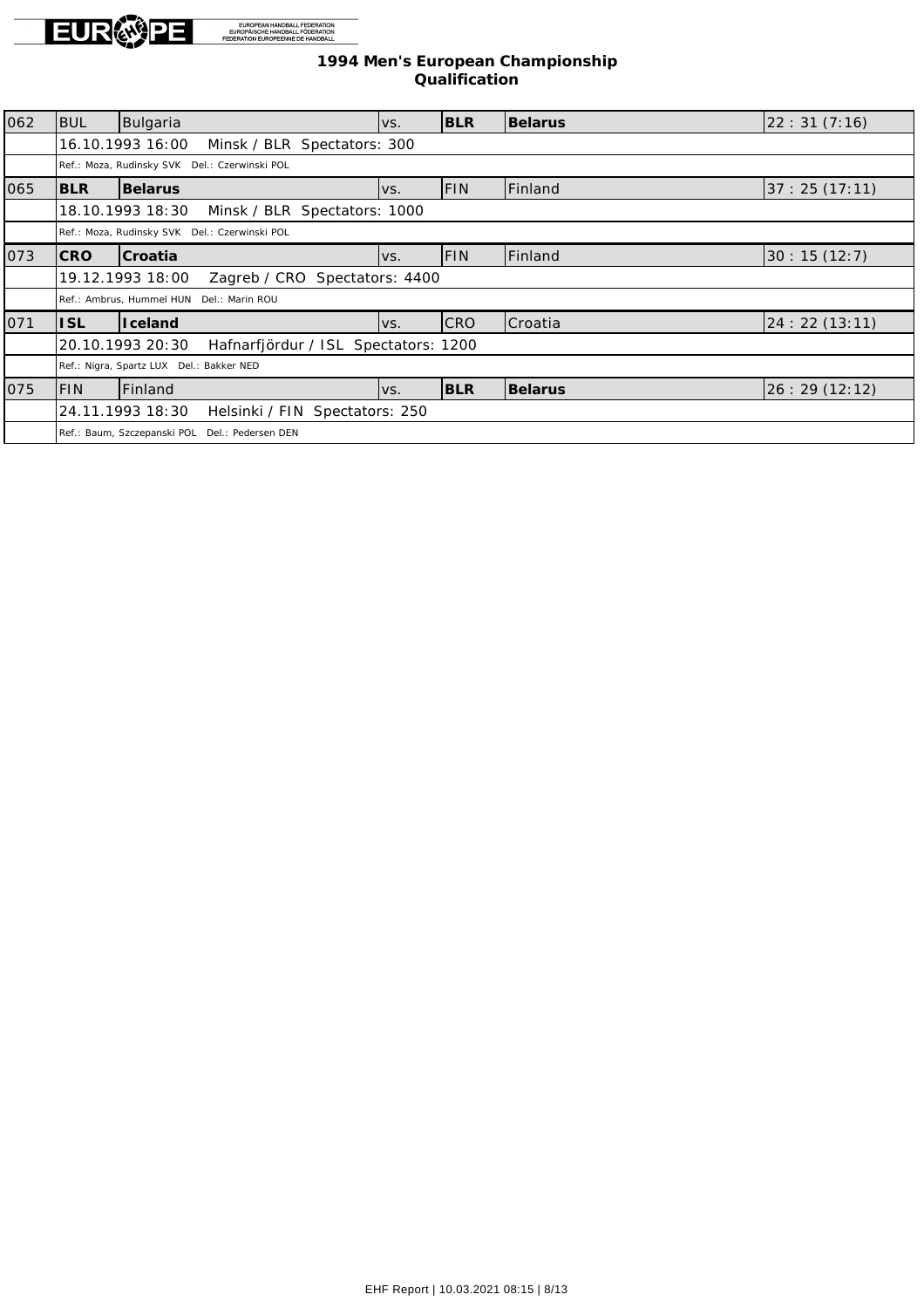

|                          | Group 5    |            |                                                               | matches                              | won              | draw |         | lost        | goal-difference |            | points         |
|--------------------------|------------|------------|---------------------------------------------------------------|--------------------------------------|------------------|------|---------|-------------|-----------------|------------|----------------|
| $\mathbf{1}$             | <b>GER</b> |            | Germany                                                       | 8                                    | 7                | 0    |         |             | 183:118         | 65         | 14             |
| $\overline{c}$           | <b>FRA</b> |            | France                                                        | 8                                    | 6                |      |         |             | 185:157         | 28         | 13             |
| 3                        | <b>NED</b> |            | Netherlands                                                   | 8                                    | 3                |      |         | 4           | 154:163         | -9         | $\overline{7}$ |
| $\overline{\mathcal{L}}$ | <b>ISR</b> |            | Israel                                                        | 8                                    |                  |      |         | 6           | 156:192         | -36        | 3              |
| $\overline{5}$           | <b>GRE</b> |            | Greece                                                        | $\,8\,$                              |                  |      |         | 6           | 149:197         | -48        | 3              |
|                          |            |            |                                                               |                                      | MatchID: 941113- |      |         |             |                 |            |                |
| 100                      |            | FRA        | France                                                        | VS.                                  | <b>GER</b>       |      | Germany |             |                 |            | 19:18(10:7)    |
|                          |            |            | 09.01.1994 15:30    Paris / FRA Spectators: 13100             |                                      |                  |      |         |             |                 |            |                |
|                          |            |            | Ref.: Gallego, Lamas ESP Del.: Ischer SUI                     |                                      |                  |      |         |             |                 |            |                |
| 094                      |            | <b>ISR</b> | Israel                                                        | VS.                                  | FRA              |      | France  |             |                 |            | 18:22 (10:10)  |
|                          |            |            | 10.06.1993 20:30                                              | Rison Lziyon / ISR Spectators: 300   |                  |      |         |             |                 |            |                |
|                          |            |            | Ref.: Isgören, Onut TUR Del.: Mancini ITA                     |                                      |                  |      |         |             |                 |            |                |
| 088                      |            | FRA        | France                                                        | VS.                                  | <b>NED</b>       |      |         | Netherlands |                 |            | 25:19(12:9)    |
|                          |            |            | 12.01.1994 20:00                                              | Lievin / FRA Spectators: 6500        |                  |      |         |             |                 |            |                |
|                          |            |            | Ref.: Antonsen, Walstad NOR Del.: Codinach ESP                |                                      |                  |      |         |             |                 |            |                |
| 081                      |            | <b>GRE</b> | Greece                                                        | VS.                                  | <b>FRA</b>       |      | France  |             |                 |            | 17:17(9:11)    |
|                          |            |            | 12.06.1993 19:00                                              | Athens / GRE Spectators: 300         |                  |      |         |             |                 |            |                |
|                          |            |            | Ref.: Ribeiro, Reis POR Del.: Mancini ITA                     |                                      |                  |      |         |             |                 |            |                |
| 084                      |            | <b>FRA</b> | France                                                        | VS.                                  | <b>ISR</b>       |      | Israel  |             |                 |            | 27:19(10:8)    |
|                          |            |            | 14.12.1993 20:30                                              | Nantes / FRA Spectators: 1200        |                  |      |         |             |                 |            |                |
|                          |            |            | Ref.: Amigo Fernandez, Costas ESP Del.: Morell SUI            |                                      |                  |      |         |             |                 |            |                |
| 086                      |            | <b>GRE</b> | Greece                                                        | VS.                                  | <b>ISR</b>       |      | Israel  |             |                 |            | 29:26 (11:10)  |
|                          |            |            | 15.05.1993 16:00 Athens / GRE Spectators: 600                 |                                      |                  |      |         |             |                 |            |                |
|                          |            |            | Ref.: Vujnovic, Mladinic CRO Del.: Burziwal AUT               |                                      |                  |      |         |             |                 |            |                |
| 099                      |            | <b>GRE</b> | Greece                                                        |                                      | <b>NED</b>       |      |         | Netherlands |                 |            |                |
|                          |            |            | 15.10.1993 20:00                                              | VS.                                  |                  |      |         |             |                 |            | 24: 25 (14:12) |
|                          |            |            | Ref.: Jeglic, Jug SLO Del.: Ambrus SVK                        | Byron / GRE Spectators: 250          |                  |      |         |             |                 |            |                |
|                          |            |            |                                                               |                                      |                  |      |         |             |                 |            |                |
| 093                      |            | <b>GRE</b> | Greece<br>17.10.1993 15:00<br>Bielefeld / GER                 | VS.                                  | <b>GER</b>       |      | Germany |             |                 | 0:10(0:0)  |                |
|                          |            |            |                                                               |                                      |                  |      |         |             |                 |            |                |
|                          |            |            |                                                               |                                      | GER              |      |         |             |                 |            |                |
| 085                      |            | NED        | Netherlands<br>18.06.1993 19:30                               | VS.                                  |                  |      | Germany |             |                 | 17:18(8:7) |                |
|                          |            |            | Ref.: Løvqvist, Lorentzen DEN Del.: Ambrus SVK                | Sittard / NED Spectators: 750        |                  |      |         |             |                 |            |                |
|                          |            |            |                                                               |                                      | <b>GRE</b>       |      |         |             |                 |            |                |
| 091                      |            | <b>FRA</b> | France                                                        | VS.                                  |                  |      | Greece  |             |                 |            | 33:22(16:11)   |
|                          |            |            | 18.06.1993 20:00<br>Ref.: Bertemes, Donven LUX Del.: Roca ESP | Marseille / FRA Spectators: 3500     |                  |      |         |             |                 |            |                |
|                          |            |            |                                                               |                                      |                  |      |         |             |                 |            |                |
| 082                      |            | <b>ISR</b> | Israel<br>18.10.1993 20:30                                    | VS.                                  | <b>NED</b>       |      |         | Netherlands |                 |            | 19: 19 (11:10) |
|                          |            |            | Ref.: Jeglic, Jug SLO Del.: Ambrus SVK                        | Rishon Lezion / ISR Spectators: 250  |                  |      |         |             |                 |            |                |
|                          |            |            |                                                               |                                      |                  |      |         |             |                 |            |                |
| 090                      |            | <b>GER</b> | Germany                                                       | VS.                                  | <b>FRA</b>       |      | France  |             |                 |            | 26:22(14:8)    |
|                          |            |            | 19.12.1993 15:30                                              | Aschaffenburg / GER Spectators: 4500 |                  |      |         |             |                 |            |                |
|                          |            |            | Ref.: Jeglic, Jug SLO Del.: Ambrus SVK                        |                                      |                  |      |         |             |                 |            |                |
| 096                      |            | <b>ISR</b> | Israel                                                        | VS.                                  | <b>GRE</b>       |      | Greece  |             |                 |            | 26:18(14:9)    |
|                          |            |            | 19.12.1993 19:30                                              | Petach-Tikva / ISR Spectators: 350   |                  |      |         |             |                 |            |                |
|                          |            |            | Ref.: Masi, Di Piero ITA Del.: Koca AUT                       |                                      |                  |      |         |             |                 |            |                |
| 095                      |            | <b>GER</b> | Germany                                                       | VS.                                  | <b>NED</b>       |      |         | Netherlands |                 |            | 18:12(10:3)    |
|                          |            |            | 20.06.1993 15:00                                              | Solingen / GER Spectators: 1200      |                  |      |         |             |                 |            |                |
|                          |            |            | Ref.: Sousa, Aires POR Del.: Ambrus SVK                       |                                      |                  |      |         |             |                 |            |                |
| 098                      |            | <b>NED</b> | Netherlands                                                   | VS.                                  | <b>FRA</b>       |      | France  |             |                 | 18:20(7:9) |                |
|                          |            |            | 22.12.1993 20:30                                              | Sittard / NED Spectators: 1500       |                  |      |         |             |                 |            |                |
|                          |            |            | Ref.: Xhonneux, Rosskamp BEL Del.: Jørgensen DEN              |                                      |                  |      |         |             |                 |            |                |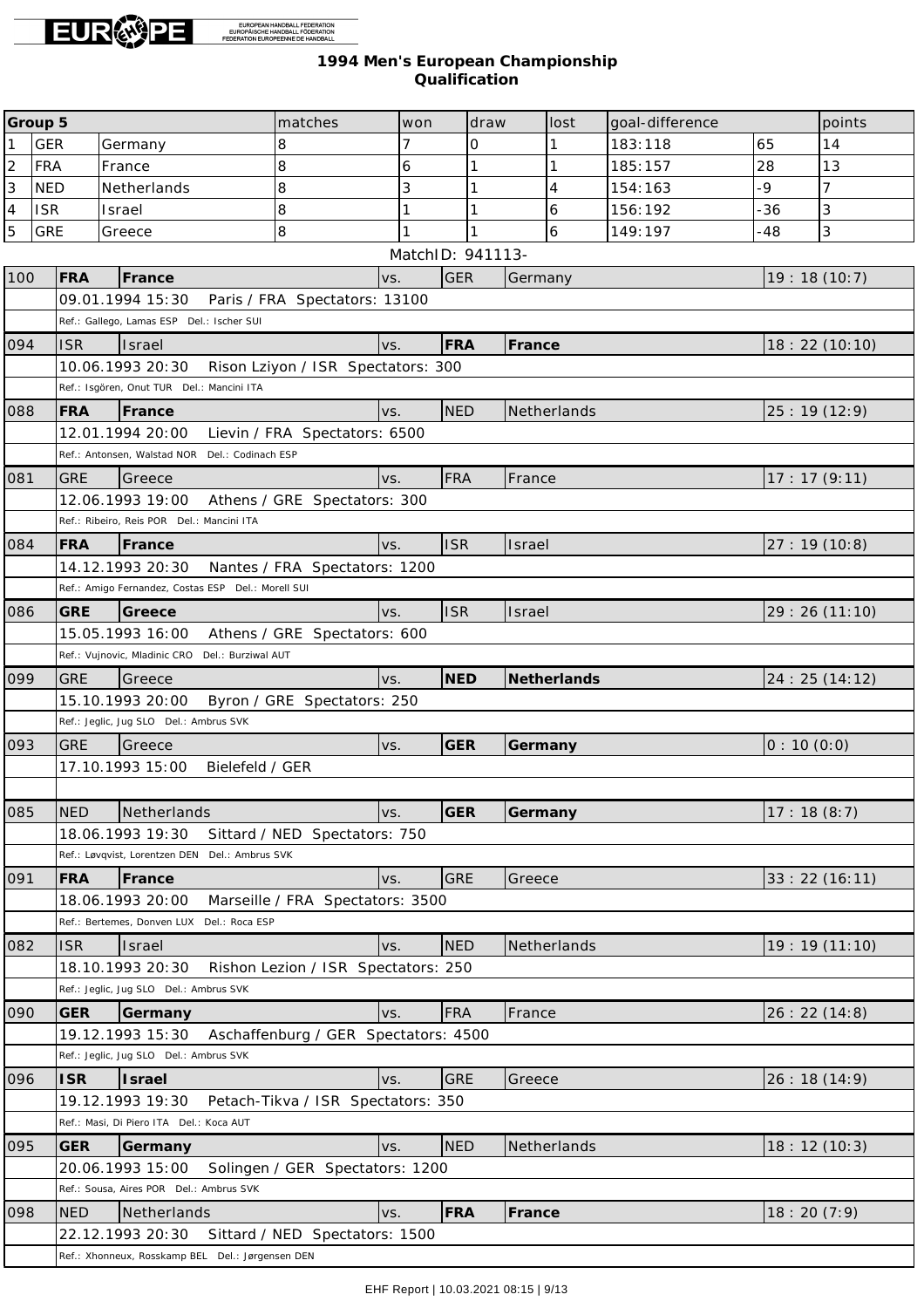

| 087 | lisr                                                 | <b>Israel</b>                                           | lvs. | <b>IGER</b> | Germany | 18:30(9:15) |  |  |  |
|-----|------------------------------------------------------|---------------------------------------------------------|------|-------------|---------|-------------|--|--|--|
|     |                                                      | 23.11.1993 20:30<br>Rishon Lezion / ISR Spectators: 300 |      |             |         |             |  |  |  |
|     |                                                      | Ref.: Kostov, Ivanchev BUL Del.: Ischer SUI             |      |             |         |             |  |  |  |
| 097 | <b>GER</b>                                           | Germany                                                 | IVS. | <b>ISR</b>  | lIsrael | 27:13(15:8) |  |  |  |
|     |                                                      | 26.06.1993 15:00<br>Bielefeld / GER Spectators: 3100    |      |             |         |             |  |  |  |
|     |                                                      | Ref.: Hansson, Olsson SWE Del.: Larsen DEN              |      |             |         |             |  |  |  |
| 092 | INED.                                                | <b>Netherlands</b>                                      | lvs. | <b>ISR</b>  | lIsrael | 20:17(11:7) |  |  |  |
|     | Nieuwegein / NED Spectators: 450<br>27.05.1993 19:30 |                                                         |      |             |         |             |  |  |  |
|     |                                                      | Ref.: Bernardes, Francisco POR Del.: Christensen DEN    |      |             |         |             |  |  |  |
| 083 | lger                                                 | Germany                                                 | lvs. | GRE         | Greece  | 36:17(19:7) |  |  |  |
|     |                                                      | 30.06.1993 19:30<br>Homburg / GER Spectators: 2600      |      |             |         |             |  |  |  |
|     |                                                      | Ref.: Rancik, Beno SVK Del.: Larsen DEN                 |      |             |         |             |  |  |  |
| 089 | INED.                                                | Netherlands                                             | VS.  | <b>GRE</b>  | Greece  | 24:22(11:7) |  |  |  |
|     |                                                      | Leeuwarden / NED Spectators: 300<br>31.05.1993 14:00    |      |             |         |             |  |  |  |
|     |                                                      | Ref.: Rosskamp, Rothkranz BEL Del.: Christensen DEN     |      |             |         |             |  |  |  |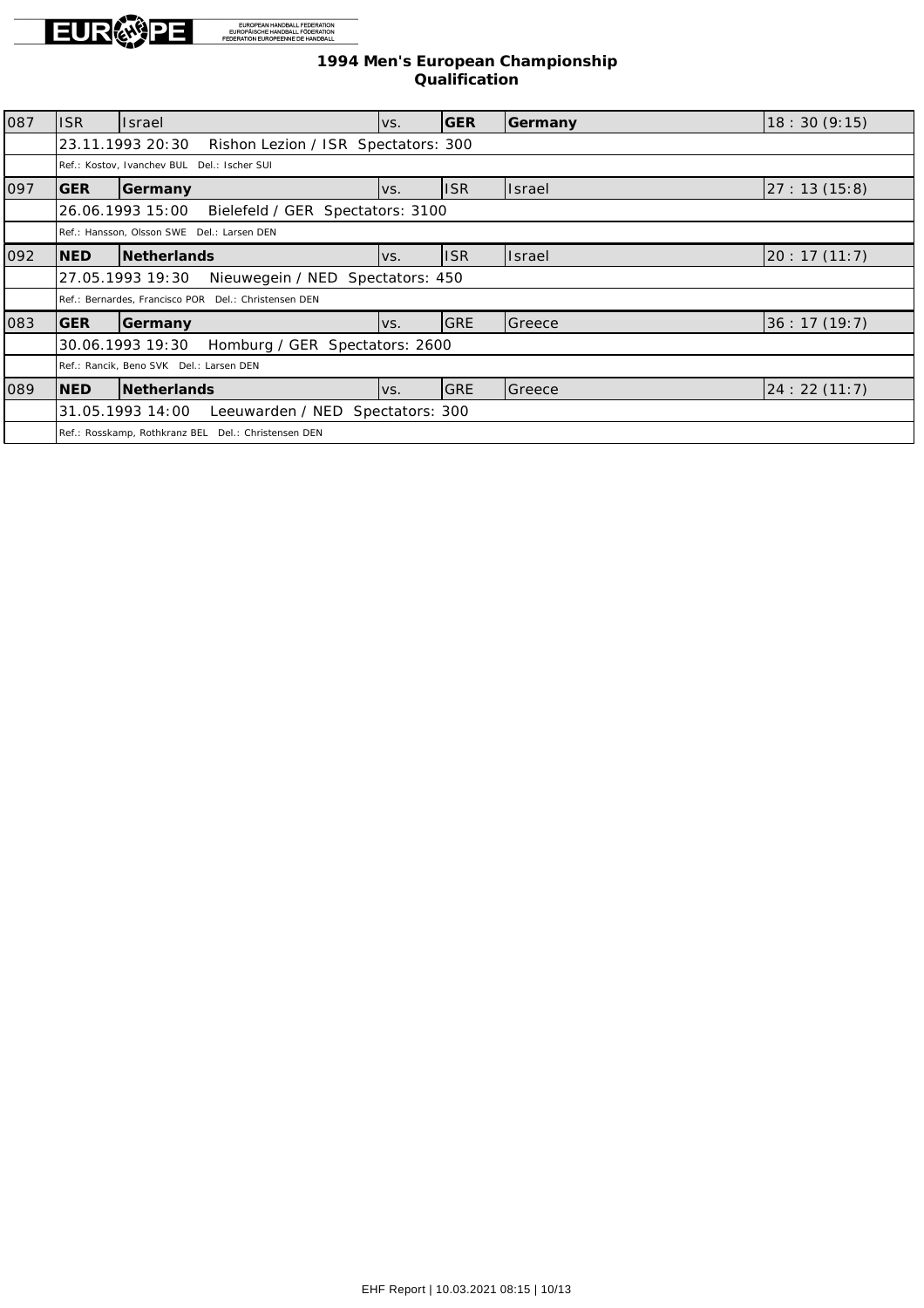

|                | Group 6    |                                                     | matches                            | won              | draw       | lost           | goal-difference |             | points         |
|----------------|------------|-----------------------------------------------------|------------------------------------|------------------|------------|----------------|-----------------|-------------|----------------|
| $\mathbf{1}$   | <b>ESP</b> | Spain                                               | 8                                  | 7                | 1          | $\mathcal{O}$  | 235:141         | 94          | 15             |
| $\overline{c}$ | POL        | Poland                                              | 8                                  | 5                | 1          | $\overline{2}$ | 227:160         | 67          | 11             |
| 3              | SUI        | Switzerland                                         | 8                                  | 5                | 0          | 3              | 225:166         | 59          | 10             |
| $\overline{4}$ | LAT        | Letonia                                             | 8                                  | $\overline{2}$   | $\Omega$   | 6              | 179:230         | $-51$       | 4              |
| $\overline{5}$ | <b>CYP</b> | Cyprus                                              | $\overline{8}$                     | $\Omega$         | $\Omega$   | 8              | 113:282         | -169        | 0              |
|                |            |                                                     |                                    | MatchID: 941113- |            |                |                 |             |                |
| 110            | <b>SUI</b> | Switzerland                                         | VS.                                |                  | <b>ESP</b> | Spain          |                 |             | 22: 24 (12:12) |
|                |            | 06.03.1993 15:15                                    | Sursee / SUI Spectators: 1400      |                  |            |                |                 |             |                |
|                |            | Ref.: Marin, Iamandi ROU Del.: Patrzynski FRA       |                                    |                  |            |                |                 |             |                |
| 105            | LAT        | Letonia                                             | VS.                                | SUI              |            | Switzerland    |                 |             | 26: 29(11:15)  |
|                |            | 08.12.1993 20:00                                    | Bern / SUI Spectators: 620         |                  |            |                |                 |             |                |
|                |            | Ref.: Reisinger, Hintenaus AUT Del.: Prause GER     |                                    |                  |            |                |                 |             |                |
| 119            | POL        | Poland                                              | VS.                                | LAT              |            | Letonia        |                 |             | 27:12(11:4)    |
|                |            | 12.01.1994 18:00                                    | Brzeg Dolny / POL Spectators: 1300 |                  |            |                |                 |             |                |
|                |            | Ref.: Gedvilas, Zvironas LTU Del.: Yumashev UKR     |                                    |                  |            |                |                 |             |                |
| 104            | <b>ESP</b> | Spain                                               | VS.                                | <b>CYP</b>       |            | Cyprus         |                 | 39:6(20:2)  |                |
|                |            | 12.06.1993 12:30                                    | Castellon / ESP Spectators: 2500   |                  |            |                |                 |             |                |
|                |            | Ref.: Mendes, Costa Silva POR Del.: Patrzynski FRA  |                                    |                  |            |                |                 |             |                |
| 120            | <b>ESP</b> | Spain                                               | VS.                                | SUI              |            | Switzerland    |                 |             | 21: 15(11:3)   |
|                |            | 12.10.1993 13:00                                    | Pontvedra / ESP Spectators: 2000   |                  |            |                |                 |             |                |
|                |            | Ref.: Elbrønd, Løvqvist DEN Del.: Patrzynski FRA    |                                    |                  |            |                |                 |             |                |
| 109            | <b>LAT</b> | Letonia                                             | VS.                                |                  | POL        | Poland         |                 |             | 19:36 (12:19)  |
|                |            | 12.10.1993 18:30                                    | Bauska / LAT Spectators: 100       |                  |            |                |                 |             |                |
|                |            | Ref.: Björklund, Sundell FIN Del.: Beljajev EST     |                                    |                  |            |                |                 |             |                |
| 114            | <b>CYP</b> | Cyprus                                              | VS.                                |                  | <b>ESP</b> | Spain          |                 |             | 13:32(6:20)    |
|                |            | 13.06.1993 12:30                                    | Castellon / ESP Spectators: 1500   |                  |            |                |                 |             |                |
|                |            | Ref.: Mendes, Costa Silva POR Del.: Patrzynski FRA  |                                    |                  |            |                |                 |             |                |
| 113            | POL        | Poland                                              | VS.                                | SUI              |            | Switzerland    |                 |             | 24:22(11:9)    |
|                |            | 14.04.1993 20:00                                    | Kielce / POL Spectators: 1500      |                  |            |                |                 |             |                |
|                |            | Ref.: Antonsen, Walstad NOR Del.: Ambrus SVK        |                                    |                  |            |                |                 |             |                |
| 106            | <b>POL</b> | Poland                                              | VS.                                | <b>CYP</b>       |            | Cyprus         |                 | 35:11(18:5) |                |
|                |            | 15.01.1994 18:00                                    | Brzeg Dolny / POL Spectators: 1200 |                  |            |                |                 |             |                |
|                |            | Ref.: Gedvilas, Guterman LTU Del.: Yumashev UKR     |                                    |                  |            |                |                 |             |                |
| 102            | <b>CYP</b> | Cyprus                                              | VS.                                |                  | LAT        | Letonia        |                 |             | 28: 32 (10:15) |
|                |            | 15.04.1993 15:00                                    | Nicosia / CYP Spectators: 450      |                  |            |                |                 |             |                |
|                |            | Ref.: Levi, Grossman ISR Del.: Mancini ITA          |                                    |                  |            |                |                 |             |                |
| 116            | <b>CYP</b> | Cyprus                                              | VS.                                |                  | POL        | Poland         |                 |             | 11:34(5:18)    |
|                |            | 16.01.1994 11:00                                    | Brzeg Dolny / POL Spectators: 700  |                  |            |                |                 |             |                |
|                |            | Ref.: Gedvilas, Guterman LTU Del.: Yumashev UKR     |                                    |                  |            |                |                 |             |                |
| 118            | <b>LAT</b> | Letonia                                             | VS.                                |                  | <b>ESP</b> | Spain          |                 |             | 22:29(8:13)    |
|                |            | 16.10.1993 18:30                                    | Bauska / LAT Spectators: 100       |                  |            |                |                 |             |                |
|                |            | Ref.: Guterman, Malasinskas LTU Del.: Formanek CZE  |                                    |                  |            |                |                 |             |                |
| 108            | <b>ESP</b> | Spain                                               | VS.                                | LAT              |            | Letonia        |                 |             | 33:12(14:7)    |
|                |            | 17.06.1993 19:00                                    | Castellon / ESP Spectators: 2000   |                  |            |                |                 |             |                |
|                |            | Ref.: Arnaldsson, Erlingsson ISL Del.: Burziwal AUT |                                    |                  |            |                |                 |             |                |
| 112            | LAT        | Letonia                                             | VS.                                | <b>CYP</b>       |            | Cyprus         |                 |             | 32:17(16:7)    |
|                |            | 19.04.1993 19:00                                    | Nicosia / CYP Spectators: 200      |                  |            |                |                 |             |                |
|                |            | Ref.: Levi, Grossman ISR Del.: Mancini ITA          |                                    |                  |            |                |                 |             |                |
| 111            | <b>ESP</b> | Spain                                               | VS.                                | POL              |            | Poland         |                 |             | 30:24(14:12)   |
|                |            | 19.06.1993 13:00                                    | Castellon / ESP Spectators: 2500   |                  |            |                |                 |             |                |
|                |            | Ref.: Arnaldsson, Erlingsson ISL Del.: Burziwal AUT |                                    |                  |            |                |                 |             |                |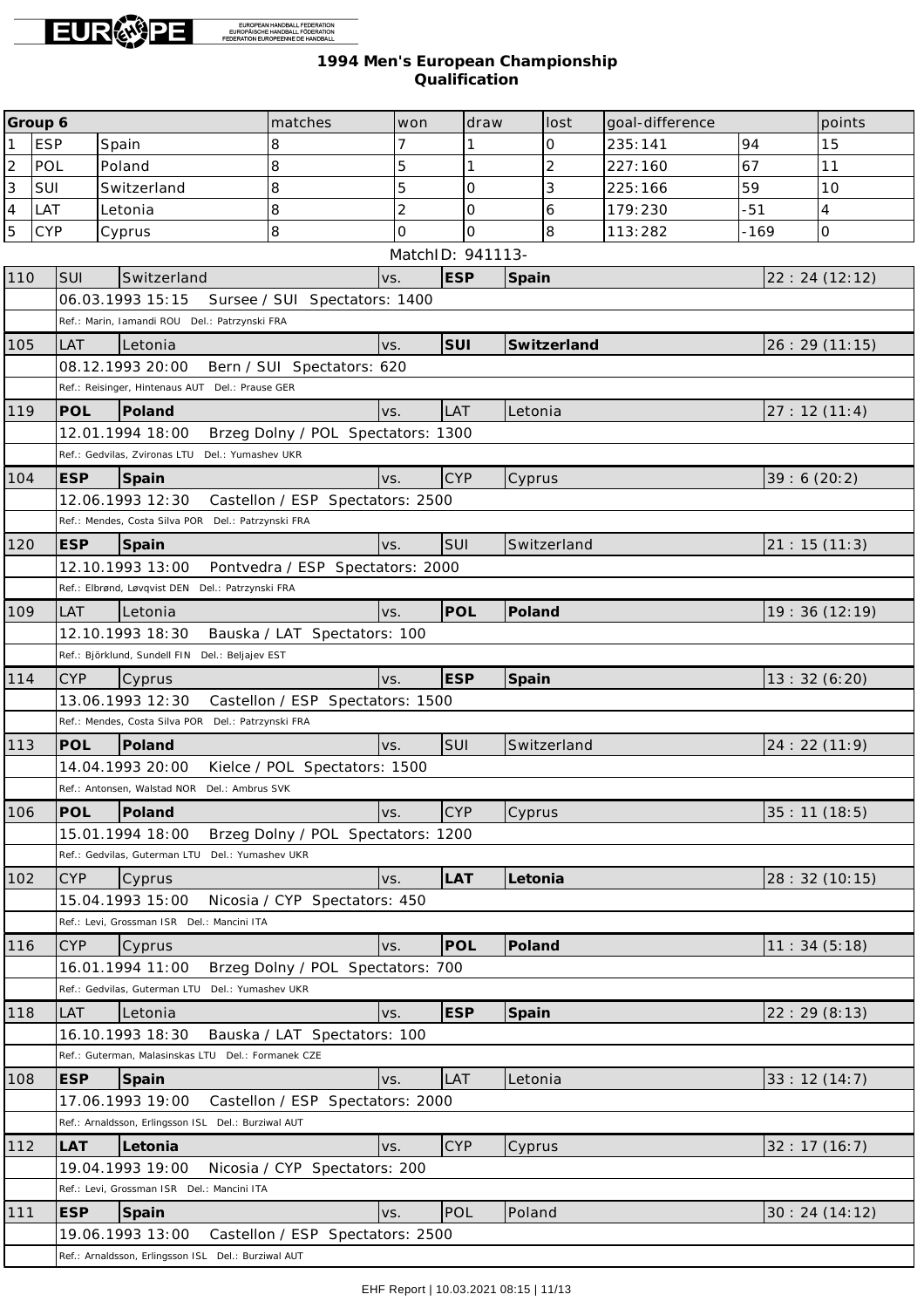

| 101 | Ipol                                                  | Poland                                                | IVS. | <b>ESP</b> | Spain         | 27:27(14:14)   |  |  |  |
|-----|-------------------------------------------------------|-------------------------------------------------------|------|------------|---------------|----------------|--|--|--|
|     |                                                       | 19.10.1993 18:00<br>Kielce / POL Spectators: 1500     |      |            |               |                |  |  |  |
|     |                                                       | Ref.: Oie, Hogsnes NOR Del.: Lund DEN                 |      |            |               |                |  |  |  |
| 115 | <b>SUI</b>                                            | Switzerland                                           | lvs. | LAT        | Letonia       | 31: 24(18:12)  |  |  |  |
|     |                                                       | St. Gallen / SUI Spectators: 1350<br>23.05.1993 16:00 |      |            |               |                |  |  |  |
|     |                                                       | Ref.: Ardente, Cardone ITA Del.: Hofmann GER          |      |            |               |                |  |  |  |
| 103 | ISUI                                                  | Switzerland                                           | IVS. | POL        | Poland        | 28: 20 (11:13) |  |  |  |
|     | St. Gallen / SUI Spectators: 1650<br>25.11.1993 20:30 |                                                       |      |            |               |                |  |  |  |
|     |                                                       | Ref.: Soltesz, Soos HUN Del.: Prause GER              |      |            |               |                |  |  |  |
| 117 | ISUI                                                  | Switzerland                                           | IVS. | <b>CYP</b> | <b>Cyprus</b> | 34:13(15:6)    |  |  |  |
|     |                                                       | 27.02.1993 18:00<br>Zürich / SUI Spectators: 470      |      |            |               |                |  |  |  |
|     |                                                       | Ref.: Andorka, Schober HUN Del.: Tuik NED             |      |            |               |                |  |  |  |
| 107 | ICYP                                                  | <b>Cyprus</b>                                         | IVS. | SUI        | Switzerland   | 14: 44(5:21)   |  |  |  |
|     |                                                       | 28.02.1993 16:00<br>Aarau / SUI Spectators: 1000      |      |            |               |                |  |  |  |
|     |                                                       | Ref.: Andorka, Schober HUN Del.: Tuik NED             |      |            |               |                |  |  |  |